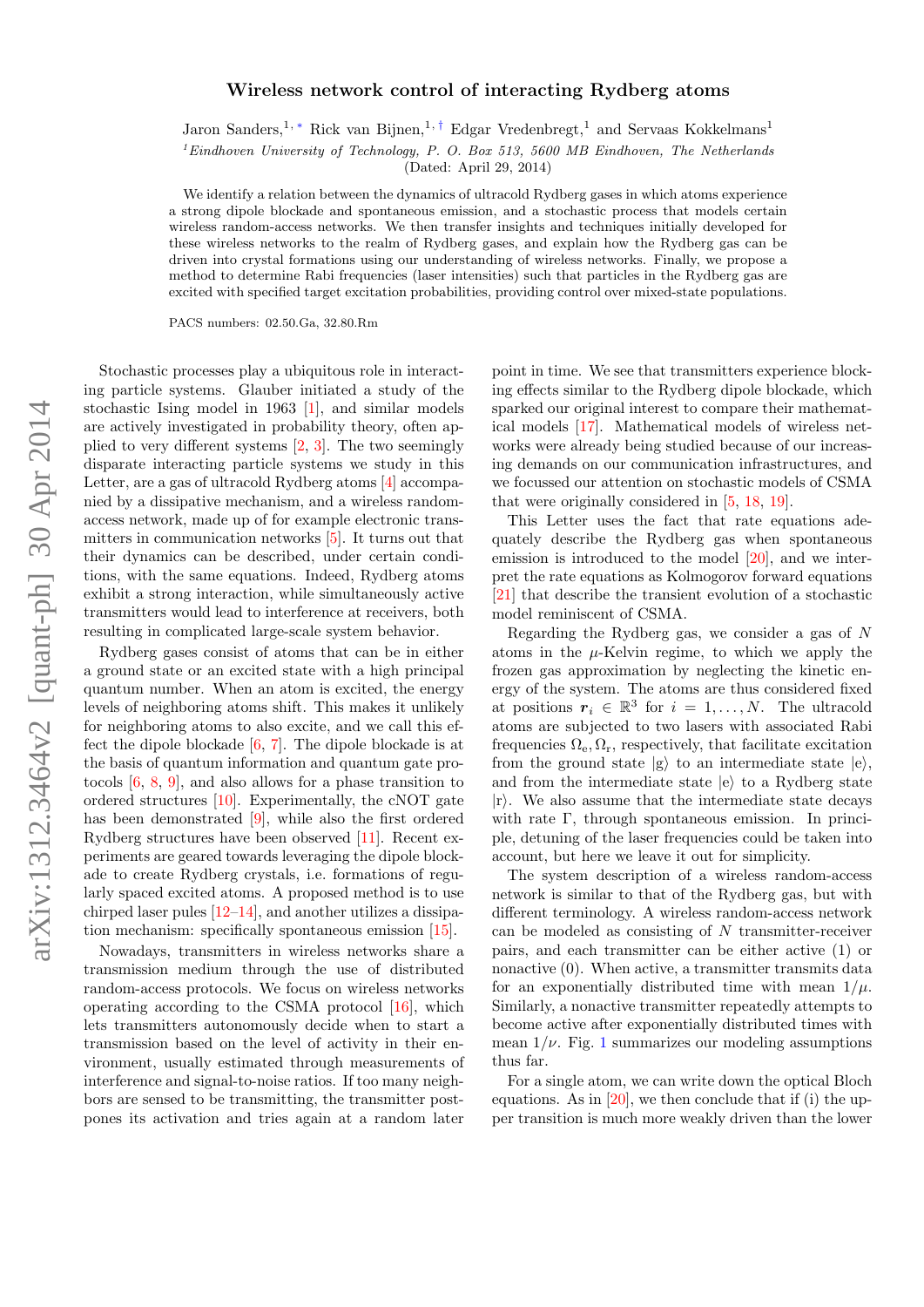

<span id="page-1-0"></span>Figure 1: (left) An atom can transition between a ground, intermediate and a Rydberg state. (right) A transmitter can change between nonactive and active.

one  $(\Omega_{\rm r} \ll \Omega_{\rm e})$ , and (ii) the decay rate of the intermediate level is much larger than the Rabi frequency driving between  $|e\rangle$  and  $|r\rangle$   $(\Omega_r \ll \Gamma)$ , that then the excitation dynamics are described using the rate equation,

<span id="page-1-1"></span>
$$
\frac{dp_1(t)}{dt} = \nu p_0(t) - \mu p_1(t). \tag{1}
$$

Here,  $p_0(t)$  and  $p_1(t)$  denote the probabilities that the atom is (effectively) in the ground state or the Rydberg state, respectively. Furthermore,

$$
\mu = \frac{2\Gamma\Omega_{\rm r}^4}{(\Omega_{\rm r}^2 - 2\Omega_{\rm e}^2)^2 + 2\Gamma^2(\Omega_{\rm e}^2 + \Omega_{\rm r}^2)}, \text{ and } \nu = \frac{\Omega_{\rm e}^2}{\Omega_{\rm r}^2}\mu \quad (2)
$$

denote the transition rates between the ground and Rydberg state. It is noteworthy that Eq.  $(1)$  also describes the time evolution of a single, noninteracting transmitter. The  $p_0(t)$  and  $p_1(t)$  are then the probabilities that the transmitter is nonactive or active, respectively.

When dealing with many-particle systems, however, we have to take particle interactions into account. The atoms in Rydberg gases, and the transmitters in wireless networks, interact with each other. Specifically, if an atom is in the Rydberg state, other nearby atoms experience a dipole blockade [\[14\]](#page-4-14). Transmitters that detect high levels of interference and low signal-to-noise ratios (because of their neighbors) postpone their activation.

We will model the dipole blockade, as well as the interference constraints on transmitters, using a unit-disk interference model. The unit-disk interference model involves the assumption that atoms (transmitters) within a distance R of each other cannot simultaneously be in the Rydberg state (active). For Rydberg gases, this assumption is in line with measurements and simulations of pair correlation functions between atoms in the Rydberg state, which show a sharp cutoff when plotted as a function of the distance between the atoms [\[11,](#page-4-12) [22\]](#page-4-22). The collection of possible configurations is thus

$$
S = {\sigma \in \{0,1\}^N | d(r_i, r_j) > R \forall_{i \neq j: \sigma_i = \sigma_j = 1} \}, \quad (3)
$$

and these configurations  $\boldsymbol{\sigma} = (\sigma_1, \dots, \sigma_N)^T$  will be called feasible. The notation is such that if  $\sigma_i = 0$  or 1, atom  $i$  is in the ground or Rydberg state, respectively. Similarly,  $\sigma_i = 0$  or 1 if transmitter *i* is nonactive or active, respectively.

There are certainly practical differences between Rydberg gases and wireless networks. In wireless networks,

every transmitter can have its own activation  $(\nu_i)$  and deactivation rate  $(\mu_i)$ . To achieve the same effect in Rydberg gases, we will assume that the two-step laser can be split into  $M \ll N$  spots with radius S, and that each spot  $i = 1, ..., M$  has a different laser intensity  $E_i$ . Each laser spot contains a cluster of atoms, and with this setup, the atoms within each cluster may be subjected to a different Rabi frequency. We assume that  $S \ll R$ , so that we can treat each spot as being synonymous to one atom, and we will replace the symbol  $M$  by  $N$  for notational convenience. Each atom (spot)  $i = 1, \ldots, N$  will thus experience its own transition rates  $\nu_i$ ,  $\mu_i$ . Fig. [2](#page-1-2) summarizes the blockade effect, our assumptions on the laser spots, and the unit-disk interference model.



<span id="page-1-2"></span>Figure 2: The Rydberg blockade prevents atoms within a radius  $R$  from becoming Rydberg atoms (left). This interaction can be described using an interference graph where edges indicate which neighboring particles would block each other, which is part of the wireless network model (right). Active transmitters (black) prevent neighboring transmitters (red) from becoming active. Non-neighboring nonactive transmitters (white) can become active.

For both models, the probability of observing the system in state  $\sigma \in \mathcal{S}$  at time t, denoted by  $p_{\sigma}(t)$ , is described by the master equation

<span id="page-1-3"></span>
$$
\frac{dp_{\sigma}(t)}{dt} = \sum_{\eta \in S} Q_{\sigma, \eta} p_{\eta}(t),\tag{4}
$$

where Q denotes a transition rate matrix. The master equation Eq. [\(4\)](#page-1-3) can be interpreted as a Kolmogorov forward equation, which characterizes a Markov process [\[21,](#page-4-21) [23\]](#page-4-23).

The off-diagonal elements of  $Q \in \mathbb{R}^{|\mathcal{S}| \times |\mathcal{S}|}$  describe the dynamics of this stochastic process. Denoting the N-dimensional vector with a one in the ith position by  $e_i$ , we have that when the system is in state  $\sigma \in \mathcal{S}$ , it jumps to states  $\sigma + e_i$ ,  $i = 1, ..., N$ , with rate  $Q_{\boldsymbol{\sigma}, \boldsymbol{\sigma} + \boldsymbol{e}_i} = \nu_i \text{ if } \boldsymbol{\sigma} + \boldsymbol{e}_i \in \mathcal{S}, \text{ and to states } \boldsymbol{\sigma} - \boldsymbol{e}_i,$  $i = 1, \ldots, N$ , with rate  $Q_{\boldsymbol{\sigma}, \boldsymbol{\sigma} - \boldsymbol{e}_i} = \mu_i$  if  $\boldsymbol{\sigma} - \boldsymbol{e}_i \in \mathcal{S}$ . All other off-diagonal elements of Q are set to zero, which (for the Rydberg gas model) means that we neglect multiphoton processes. For completeness, we note that the diagonal elements are given by  $Q_{\sigma,\sigma} = -\sum_{\eta \neq \sigma} Q_{\sigma,\eta}$ . We conclude that the stochastic process described by the generator matrix Q, which we denote by  $\{X(t)\}_{t\geq0}$ , is a model for wireless random-access networks, as well as Rydberg gases.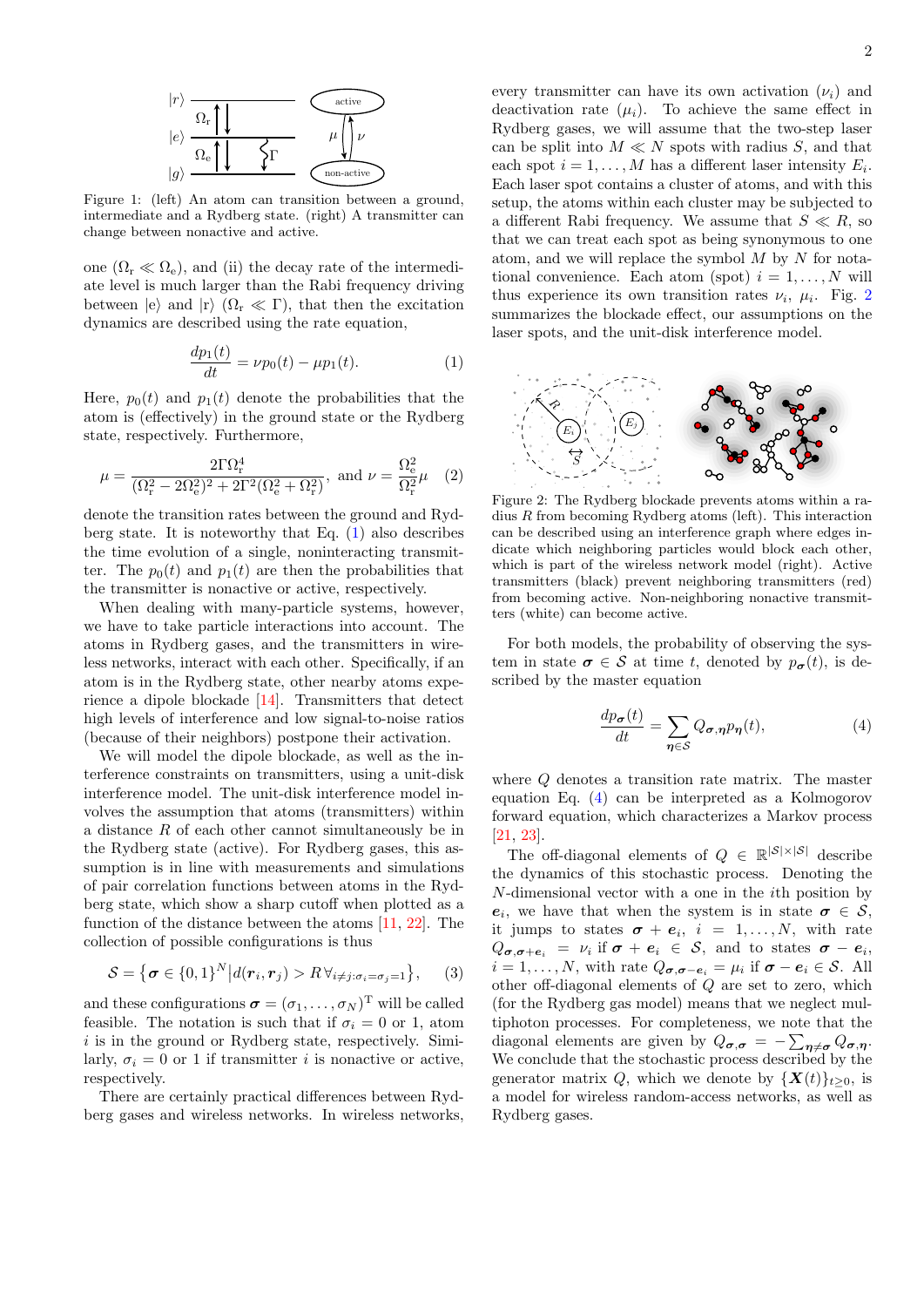We now investigate steady states of the Rydberg gas, using our understanding of wireless networks. The equilibrium fraction of time that the system spends in state  $\sigma$  is given by

$$
\pi_{\sigma}(\nu,\mu) = \frac{1}{Z(\nu,\mu)} \prod_{i=1}^{N} \left(\frac{\nu_i}{\mu_i}\right)^{\sigma_i}, \quad \sigma \in \mathcal{S}, \qquad (5)
$$

with  $Z(\nu, \mu)$  denoting the normalization constant. The equilibrium distribution depends solely on the ratios  $\nu_i/\mu_i$ , and proving that it is in fact the equilibrium distribution can be done by observing that it satisfies the detailed balance equations [\[23\]](#page-4-23),  $\pi_{\sigma} Q_{\sigma,\eta} = \pi_{\eta} Q_{\eta,\sigma}$ , for all  $\sigma, \eta \in \mathcal{S}$ .

Consider the special case in which all particles make their transition at the same rate, and set  $\nu_i = \nu$  and  $\mu_i = \mu$  for  $i = 1, ..., N$  accordingly. When  $\nu/\mu \to \infty$ , the equilibrium probability of observing the system in state  $\sigma \in \mathcal{S}$  converges to

$$
\pi_{\boldsymbol{\sigma}}(\boldsymbol{\nu}, \boldsymbol{\mu}) = \frac{1}{Z(\boldsymbol{\nu}, \boldsymbol{\mu})} \Big(\frac{\nu}{\mu}\Big)^{\sum_{i=1}^{N} \sigma_i} \to \frac{\mathbb{1}[\boldsymbol{\sigma} \in \mathcal{I}]}{|\mathcal{I}|}, \quad (6)
$$

where  $\mathcal I$  denotes the collection of maximum independent sets of  $S$ . In the present context, a maximum independent set is a configuration in which the largest number of particles are active, i.e. in the Rydberg state. We call these configurations dominant, because the probability of observing a dominant configuration  $\sigma \in \mathcal{I}, \pi_{\sigma}$ , is large compared to (i) the probability of observing a configuration  $\eta \notin \mathcal{I}, \pi_{\eta}$ , when  $\nu \gg \mu$ , and (ii) the probability of observing any but the dominant configuration,  $\sum_{\eta \notin \mathcal{I}} \pi_{\eta}$ , when  $\nu \gg N\mu$ .

The active particles in dominant configurations typically form patterns, which resemble crystal structures. Consider for instance an  $n \times m$  lattice of particles exhibiting nearest-neighbor blocking, where  $n, m \in \mathbb{N}^+$ . For such networks, the active particles in the dominant configuration follow a checkerboard pattern, as illustrated in Fig. [3.](#page-2-0) When both  $n$  and  $m$  are even, two dominant configurations exist, which we henceforth refer to as the even and odd configuration.



<span id="page-2-0"></span>Figure 3: Dominant configurations in a (left)  $9 \times 5$  lattice and (middle, right)  $4 \times 4$  lattice with nearest-neighbor blocking.

Our analysis reveals that when  $\Omega_r \ll \Omega_e$ , the Rydberg gas spends more time in a dominant configuration than in another configuration. The time it takes for the system to switch between different dominant configurations is related to the mixing time of the system, i.e. the time required for the Markov process to get sufficiently close to

stationarity [\[24\]](#page-4-24). Depending on the topology, the mixing time can be large when  $\Omega_r \ll \Omega_e$ , implying that once the system is in a dominant configuration, it tends to stay there for a long time. It is noteworthy that simulations of a driven dissipative Rydberg gas confirmed the formation of crystalline structures in [\[15,](#page-4-15) [25,](#page-4-25) [26\]](#page-4-26), and here we have explained how such formations appear using our connection to wireless networks.

We are also able to investigate the time  $\tau$  it takes until the process reaches a dominant configuration. The hitting time  $\tau$  of the dominant configuration is the first moment at which the system reaches the even or odd dominant configuration. The random variable  $\tau$  is of interest, because it is a measure for how long the experimentalist has to wait before a dominant configuration has appeared.

To illustrate this, we have simulated sample paths of  $\mathbf{X}(t)$  on even  $n \times n$  lattice topologies. Histograms of the hitting time distributions for grids of several sizes are shown in Fig. [4,](#page-2-1) as well as the normalized average number of excited particles. Note that the average hitting time increases as lattices become larger.



<span id="page-2-1"></span>Figure 4: Histograms of the hitting time distributions (left), and normalized average number of excited particles (right) for lattices of sizes  $4 \times 4$ ,  $6 \times 6$ , and  $8 \times 8$ . Here,  $\Gamma = 2\pi \cdot 6$  MHz,  $\Omega_{\text{e},i} = 2\pi \cdot 3 \text{ MHz}$  and  $\Omega_{\text{r},i} = 2\pi \cdot 1 \text{ MHz}$ .

We now describe a wireless network algorithm in the context of Rydberg gases, to determine Rabi frequencies (laser intensities) such that particles in the Rydberg gas are excited with specified target excitation probabilities. The algorithm was developed in [\[27\]](#page-4-27) to achieve maximum throughput in wireless networks in a distributed fashion, and was later generalized for implementation in productform networks [\[28\]](#page-4-28). In Supplementary material [\[29\]](#page-4-29), we provide a short discussion of the algorithm in its original context, and we explain that the algorithm is solving an inversion problem that can be NP hard.

The wireless network algorithm can be applied to the Rydberg atoms by iteratively setting

<span id="page-2-2"></span>
$$
|\Omega_{\mathbf{e},i}^{[n+1]}| = |\Omega_{\mathbf{e},i}^{[n]}| \exp\left(-\frac{1}{2}a^{[n+1]}(\hat{\theta}_i^{[n+1]} - \phi_i)\right),\tag{7}
$$

for atoms  $i = 1, ..., N$ . Here,  $n \in \mathbb{N}^+$  indexes each iteration, and the  $a^{[n]}$  denote algorithm step sizes that are typically chosen as a decreasing sequence. The  $\hat{\theta}_i^{[n+1]}$ denote empirically obtained estimates of the probabilities of observing atom  $i = 1, ..., N$  in the Rydberg state,  $\theta_i$ ,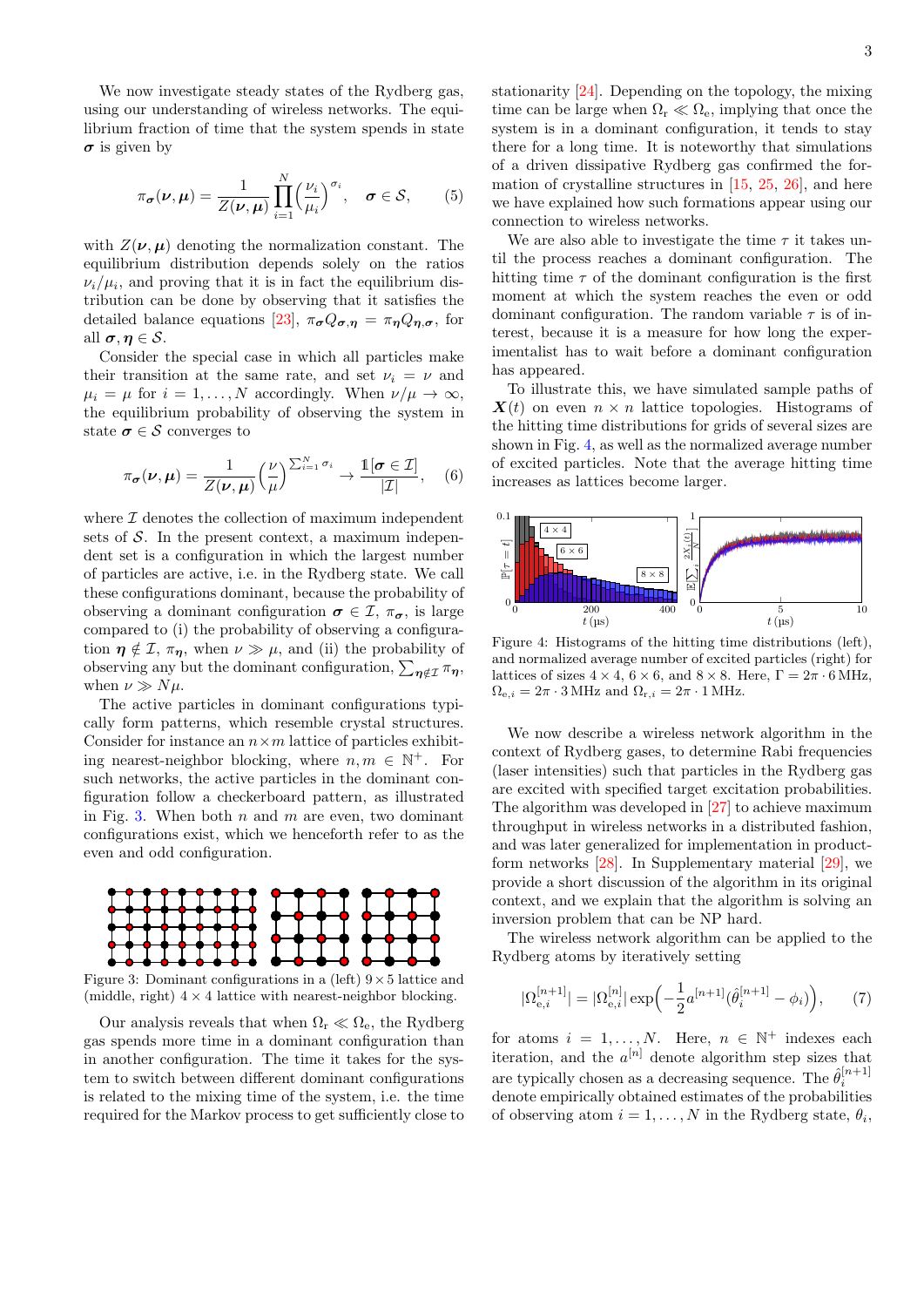and  $\phi_i$  denotes the target probability of observing atom  $i$  in the Rydberg state. The algorithm in Eq.  $(7)$  seeks  $\Omega_{\rm e}^{\rm opt}$  such that  $\theta(\Omega_{\rm e}^{\rm opt},\Omega_{\rm r})=\phi$ .

In wireless networks, an estimate  $\hat{\theta}_i$  can be obtained through online observation of a transmitter's activity [Supplemental material, Eq. (1)]. Experimentally observing the evolution of a particle system through time however is difficult. Instead, we can (i) determine an estimate  $\hat{\theta}$  of  $\theta$  using simulation, or (ii) use repeated experimentation to determine an estimate  $\hat{\theta}$  of  $\theta$ . With the latter approach, we forego our mathematical guarantee of convergence, but the design principles that guaranteed the convergence in the former method still hold. That is, we need to improve the quality of  $\hat{\theta}$  as the number of iterations n increases.

For every nth iteration of the algorithm, we can for example reinitialize the process  $m^{[n]}$  times and determine the state the process is in at some time  $T^{[n]}$ . Denoting these samples by  $X_i^{[n,s]}(T^{[n]})$ , with  $n \in \mathbb{N}^+$  and  $s \in \{1, \ldots, m^{[n]}\}\text{, we can calculate }$ 

<span id="page-3-1"></span>
$$
\hat{\theta}_i^{[n]} = \frac{1}{m^{[n]}} \sum_{s=1}^{m^{[n]}} \mathbb{1}[X_i^{[n,s]}(T^{[n]}) = 1], \quad i = 1, \dots, N, \quad (8)
$$

which, for sufficiently large  $T^{[n]}$  and  $m^{[n]}$ , provides an estimate of the equilibrium probability that particle  $i$  is in the Rydberg state. Intuitively, we expect that  $T^{[n]}$ should be at least of the order of the mixing time (that is to say, the system should be close to equilibrium).

As an example, we focus on a system of  $i = 1, \ldots, N$ atoms positioned on a line, that block the first b neighbors on both sides. We consider the problem of determining  $\Omega_e$  such that each atom is excited with equal probability  $\phi \in (0, 1)$ . This problem is nontrivial because the atoms at the border have fewer neighbors that block them and are therefore excited with higher probability. Moreover, this effect propagates through the system, which can be verified by an analytical evaluation of the probabilities of observing atom  $i$  in the Rydberg state,

<span id="page-3-4"></span>
$$
\theta_i(\nu,\mu) = \sum_{\sigma \in S} \sigma_i \pi_{\sigma}(\nu,\mu), \quad i = 1,\ldots,N,
$$
 (9)

as shown in Fig. [5.](#page-3-0)



<span id="page-3-0"></span>Figure 5: The  $\theta_i(\nu, \mu)$  for  $N = 9$ ,  $b = 1$ , and  $\nu_i/\mu_i = 10$ .

We consider this particular example because we can again utilize our connection to wireless networks and provide an analytical expression for  $\Omega_{\rm e}^{\rm opt}$ . As shown in [\[30\]](#page-4-30), we need to set

<span id="page-3-3"></span>
$$
\left(\frac{\Omega_{e,i}^{\text{opt}}}{\Omega_{r,i}}\right)^2 = \frac{\phi}{1 - (1+b)\phi} \left(\frac{1 - b\phi}{1 - (1+b)\phi}\right)^{w(i) - w(1)} \tag{10}
$$

for  $i = 1, ..., N$ , in order to have  $\theta_i(\Omega_e^{\text{opt}}, \Omega_r) = \phi$  for  $i = 1, \ldots, N$ . Here,  $w(i) = \min\{i + b, N\} - \max\{1, i - b\}$ denotes the number of other atoms that atom  $i$  blocks if it is excited.

In order to illustrate the algorithm applied to this system, we utilize the following simulation procedure. We repeatedly simulate the Rydberg gas by generating sample paths  $\mathbf{X}^{[n,s]}(t)$  using the generator matrix in Eq. [\(4\)](#page-1-3). Subsequently, we calculate an estimate of the excitation probabilities through Eq. [\(8\)](#page-3-1), and update the Rabi frequencies according to the algorithm in Eq. [\(7\)](#page-2-2). In every nth iteration of our algorithm, we set the maximum simulation time to  $T^{[n]} = 250 \,\text{ps}$ , produce  $m^{[n]} = 25n^2$ samples, and choose step size  $a^{[n]} = 100/(10+\sqrt{n})$ . The target excitation probability of the algorithm is set to  $\phi = 1/6$ . The resulting Rabi frequencies are shown in Fig. [6,](#page-3-2) and approach the exact solution given by Eq. [\(10\)](#page-3-3),  $\Omega_{\rm e}^{\rm opt} = (1, \sqrt{2}, 2, 2\sqrt{2}, 4, 2\sqrt{2}, 2, \sqrt{2}, 1)^{\rm T} \cdot 2\pi$  MHz.



<span id="page-3-2"></span>Figure 6: Algorithm output when  $N = 9$ ,  $b = 4$ ,  $\Gamma = 2\pi$ . 6 MHz, and  $\Omega_{r,i} = 2\pi \cdot 1$  MHz. The dotted lines indicate  $\Omega_e^{\text{opt}}$ .

The excitation probabilities approach the target  $\phi$ , which can be verified by evaluating Eq.  $(9)$  after several iterations, as shown in Fig. [7.](#page-3-5)



<span id="page-3-5"></span>Figure 7: The excitation probabilities  $\theta_i(\boldsymbol{\nu}^{[n]}, \boldsymbol{\mu})$  after iterations  $n = 0, 3$ , and 10.

By manipulating excitation probabilities, we control the populations of mixed states. This can be of interest to (for example) mixed state quantum computing, which lies in between classical computing and quantum computing based on pure, entangled states [\[31,](#page-4-31) [32\]](#page-4-32). Creating mixed states can also be a first step towards efficient preparation of large qubit entangled states.

In conclusion, we studied the relations between a physical model of ultracold Rydberg atoms and a stochastic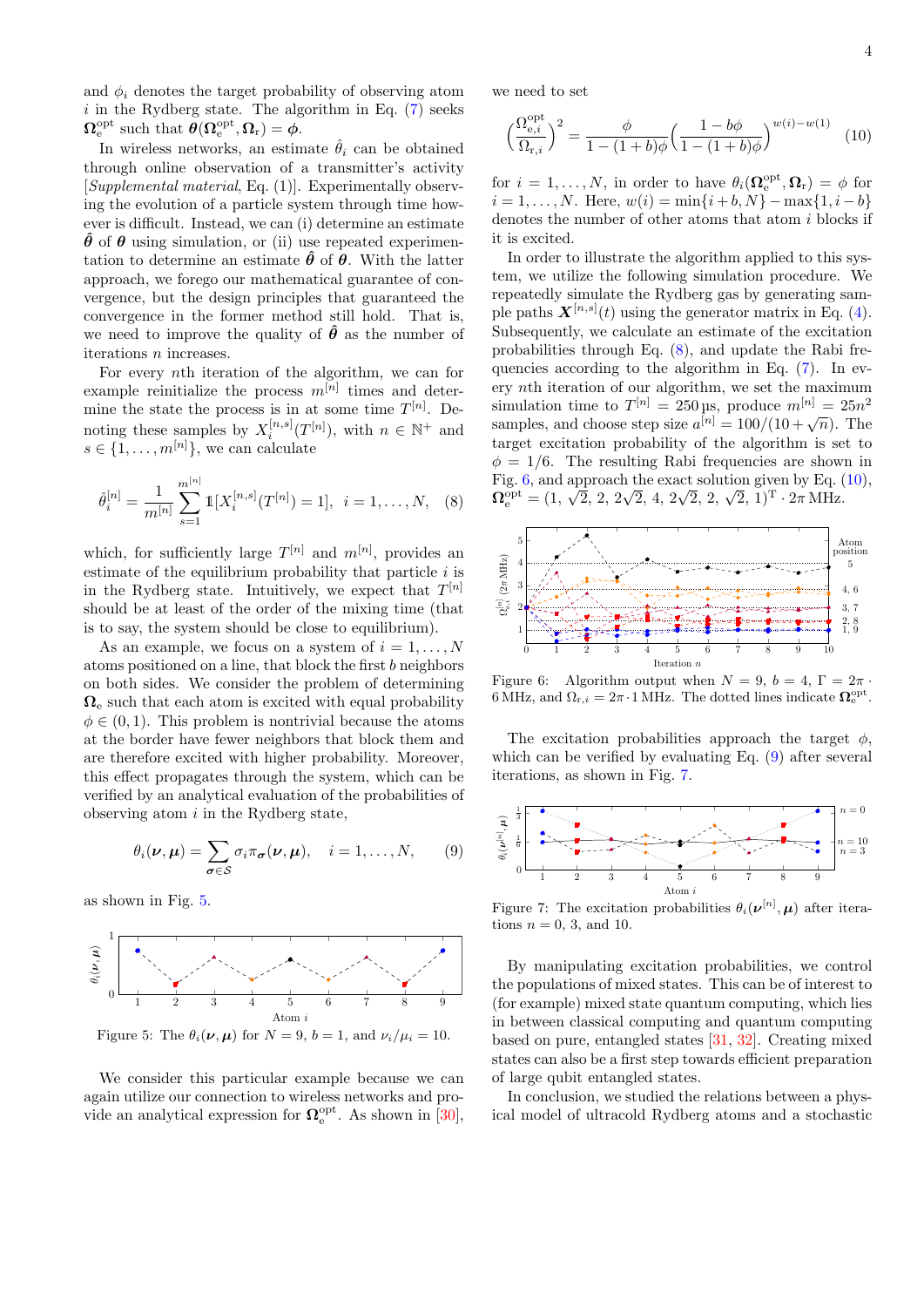process that models certain wireless random-access networks. This allowed us to identify interesting connections between research fields in physics and mathematics, and to transfer techniques and insights to the realm of Rydberg gases. Our approach can be applied to many other particle systems and stochastic processes as well. Furthermore, the algorithm can be applied to a much larger class of product-form networks, with different adjustable parameters [\[28,](#page-4-28) [33\]](#page-4-33). Whenever dynamical systems are well described using rate equations, it can be worthwhile to explore possible relations with stochastic processes and cross-pollinate ideas.

This research was financially supported by an ERC Starting Grant, as well as The Netherlands Organization for Scientific Research (NWO), and is part of the research program of the Foundation for Fundamental Research on Matter (FOM). The authors are grateful for the support from Sem Borst and Johan van Leeuwaarden.

- <span id="page-4-0"></span><sup>∗</sup> Electronic address: [jaron.sanders@tue.nl](mailto:jaron.sanders@tue.nl)
- <span id="page-4-1"></span>† Present address: Max Planck Institute for the Physics of Complex Systems, 01187 Dresden, Germany
- <span id="page-4-2"></span>[1] R. J. Glauber, J. Math. Phys. 4, 294 (1963).
- <span id="page-4-3"></span>[2] T. M. Liggett, PNAS 107, 16413 (2010).
- <span id="page-4-4"></span>[3] T. M. Liggett, Interacting Particle Systems (Springer, 1985).
- <span id="page-4-5"></span>[4] T. F. Gallagher, Rydberg Atoms (Cambridge Monographs on Atomic, Molecular and Chemical Physics) (Cambridge University Press, 1994).
- <span id="page-4-6"></span>[5] F. P. Kelly, J. Roy. Stat. Soc. B Met. 47, 379 (1985).
- <span id="page-4-7"></span>[6] M. D. Lukin, M. Fleischhauer, R. Cote, L. M. Duan, D. Jaksch, J. I. Cirac, and P. Zoller, Phys. Rev. Lett. 87, 037901 (2001).
- <span id="page-4-8"></span>[7] D. Comparat and P. Pillet, J. Opt. Soc. Am. B 27, A208  $(2010).$
- <span id="page-4-9"></span>[8] D. Jaksch, J. I. Cirac, P. Zoller, S. L. Rolston, R. Côté, and M. D. Lukin, Phys. Rev. Lett. 85, 2208 (2000).
- <span id="page-4-10"></span>[9] M. Saffman, T. G. Walker, and K. Mølmer, Rev. Mod. Phys. 82, 2313 (2010).
- <span id="page-4-11"></span>[10] H. Weimer, R. Löw, T. Pfau, and H. P. Büchler, Phys. Rev. Lett. 101, 250601 (2008).
- <span id="page-4-12"></span>[11] P. Schauss, M. Cheneau, M. Endres, T. Fukuhara, S. Hild, A. Omran, T. Pohl, C. Gross, S. Kuhr, and I. Bloch, Nature 491, 87 (2012).
- <span id="page-4-13"></span>[12] T. Pohl, E. Demler, and M. D. Lukin, Phys. Rev. Lett. 104, 043002 (2010).
- [13] J. Schachenmayer, I. Lesanovsky, A. Micheli, and A. J. Daley, New Journal of Physics 12, 103044 (2010).
- <span id="page-4-14"></span>[14] R. M. W. van Bijnen, S. Smit, K. A. H. van Leeuwen, E. J. D. Vredenbregt, and S. J. J. M. F. Kokkelmans, J. Phys. B: At. Mol. Opt. Phys. 44, 184008 (2011).
- <span id="page-4-15"></span>[15] M. Höning, D. Muth, D. Petrosyan, and M. Fleischhauer, Phys. Rev. A 87, 023401 (2013).
- <span id="page-4-16"></span>[16] L. Kleinrock and F. A. Tobagi, IEEE Transactions on Communications 23, 1400 (1975).
- <span id="page-4-17"></span>[17] J. Sanders, Interacting particles in wireless networks and Rydberg gasses (Eindhoven University of Technology, 2011), Master's thesis.
- <span id="page-4-18"></span>[18] R. R. Boorstyn, A. Kershenbaum, B. Maglaris, and V. Sahin, IEEE T. Commun. 35 (1987).
- <span id="page-4-19"></span>[19] A. Kershenbaum, R. R. Boorstyn, and M. S. Chen, IEEE J. Sel. Areas Commun. 5 (1987).
- <span id="page-4-20"></span>[20] C. Ates, T. Pohl, T. Pattard, and J. M. Rost, Phys. Rev. A 76, 013413 (2007).
- <span id="page-4-21"></span>[21] G. Grimmett and D. Stirzaker, Probability and Random Processes (Oxford University Press, 2001).
- <span id="page-4-22"></span>[22] F. Robicheaux and J. V. Hernández, Phys. Rev. A 72, 063403 (2005).
- <span id="page-4-23"></span>[23] F. P. Kelly, Reversibility and Stochastic Networks (Cambridge University Press, 2011).
- <span id="page-4-24"></span>[24] D. A. Levin, Y. Peres, and E. L. Wilmer, Markov Chains and Mixing Times (American Mathematical Society, 2009).
- <span id="page-4-25"></span>[25] A. Hu, T. E. Lee, and C. W. Clark, Phys. Rev. A 88, 053627 (2013).
- <span id="page-4-26"></span>[26] D. Petrosyan, Phys. Rev. A 88, 043431 (2013).
- <span id="page-4-27"></span>[27] L. Jiang and J. Walrand, in Proceedings of the 46th Annual Allerton Conference on Communication, Control, and Computing (2008).
- <span id="page-4-28"></span>[28] J. Sanders, S. C. Borst, and J. S. H. van Leeuwaarden, in 6th International Conference on Performance Evaluation Methodologies and Tools (VALUETOOLS) (2012).
- <span id="page-4-29"></span>[29] See our Supplementary material for a brief discussion of the wireless network algorithm that was transferred to the Rydberg gas setting. It explains that the algorithm was designed for controlling the throughput of transmitters, that the algorithm can be implemented in a distributed fashion (i.e. transmitters decide themselves how to change their activity based on local information), and how the algorithm circumvents NP-hard calculations by measuring the throughput of transmitters, instead of calculating the throughput.
- <span id="page-4-30"></span>[30] P. M. van de Ven, J. S. H. van Leeuwaarden, D. Denteneer, and A. J. E. M. Janssen, Perform. Evaluation 69  $(2012)$
- <span id="page-4-31"></span>[31] M. Siomau and S. Fritzsche, Eur. Phys. J. D 62, 449 (2011).
- <span id="page-4-32"></span>[32] R. Blume-Kohout, C. M. Caves, and I. H. Deutsch, Found. Phys. 32, 1641 (2002).
- <span id="page-4-33"></span>[33] J. Sanders, S. C. Borst, and J. S. H. van Leeuwaarden, in Proceedings of the 50th Annual Allerton Conference on Communication, Control, and Computing (ALLERTON) (2012).
- <span id="page-4-34"></span>[34] X. Wang and K. Kar, in Proceedings of the 24th Annual Joint Conference of the IEEE Computer and Communications Societies (INFOCOM) (2005).
- [35] M. Durvy, O. Dousse, and P. Thiran, in Proceedings of the 26th IEEE International Conference on Computer Communications (INFOCOM) (2007).
- [36] M. Durvy, O. Dousse, and P. Thiran, IEEE T. Inform. Theory 55 (2009).
- <span id="page-4-35"></span>[37] D. Denteneer, S. C. Borst, P. van de Ven, and G. Hiertz, Stat. Neerl. 62 (2008).

## Supplementary material

We propose using a wireless network algorithm to achieve target excitation probabilities in a Rydberg gas. The algorithm will calculate Rabi frequencies so that the